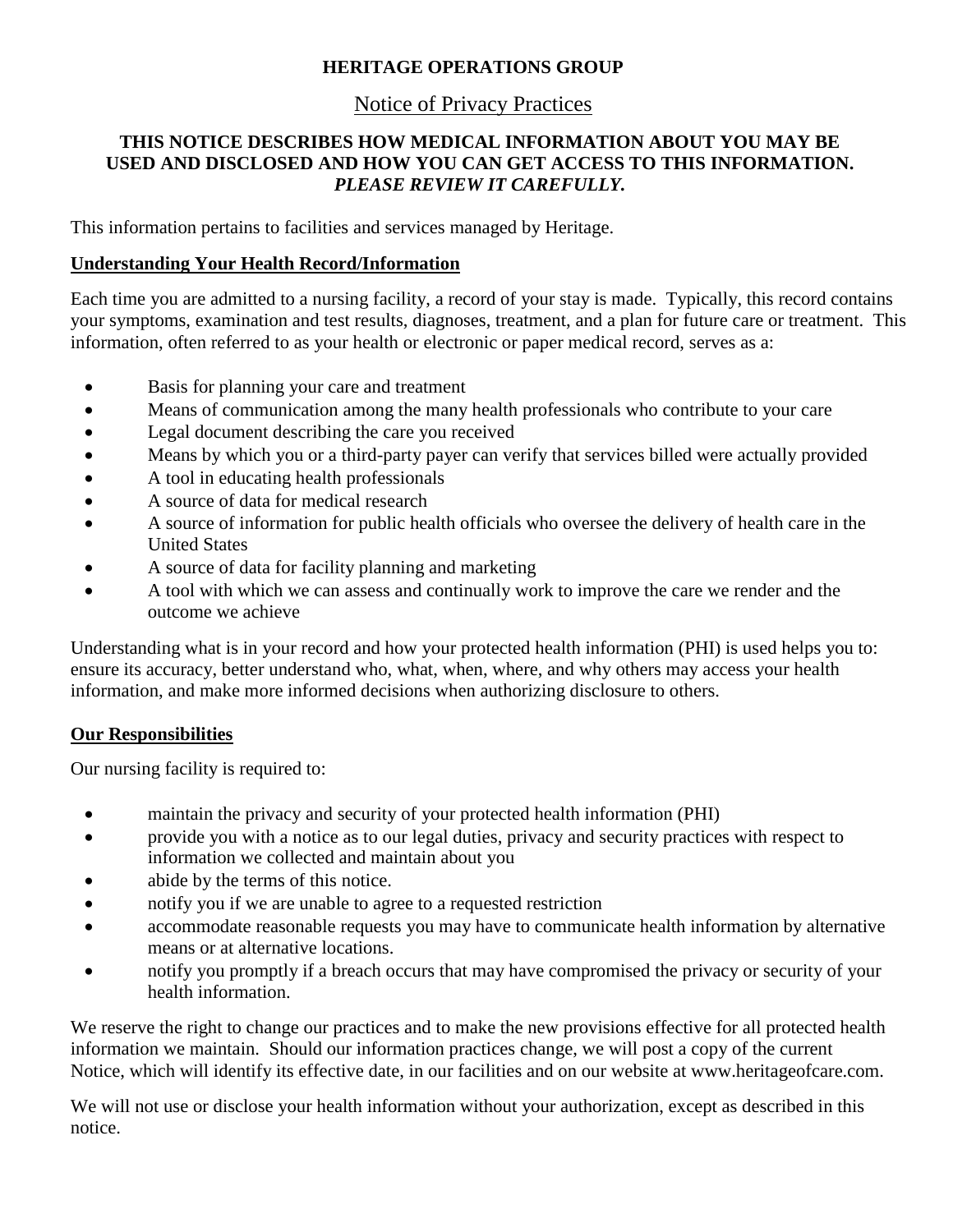## **How We Will Use or Disclose Your Health Information**

- (1) Treatment. We will use your health information for treatment. For example, information obtained by a nurse, physician, or other member of your healthcare team will be recorded in your record and used to determine the course of treatment that should work best for you. Your physician will document in your record his or her expectations of the members of your healthcare team. Members of your healthcare team will then record the actions they took and their observations. In that way, the physician will know how you are responding to treatment. We will also provide your physician or a subsequent healthcare provider with copies of various reports that should assist him or her in treating you during your course of treatment and once you're discharged from our nursing facility. Copies of original documents may be made for internal use.
- (2) Payment. We will use your health information for payment. For example, a bill may be sent to you or a third-party payer, including Medicare or Medicaid. The information on or accompanying the bill may include information that identifies you, as well as your diagnosis, procedures, and supplies used.
- (3) Health care operations. We will use your health information for regular health care operations. For example, members of the medical staff, the risk or quality improvement manager, or members of the quality improvement team may use information in your health record to assess the care and outcomes in your case and others like it. This information will then be used in an effort to continually improve the quality and effectiveness of the health care and service we provide.
- (4) Business associates. There are some services provided in our organization through contacts with business associates. Examples include our accountants, consultants and attorneys. When these services are contracted, we may disclose your health information to our business associates so that they can perform the job we've asked them to do. To protect your health information, however, we require the business associates to appropriately safeguard your information.
- (5) Directory. Unless you notify us that you object, we may use your name, location in the facility, general condition, and religious affiliation for directory purposes. The directory is often posted near the front door of our facilities. This information may also be provided to members of the clergy and, except for religious affiliation, to other people who ask for you by name. We may also use your name on a nameplate next to or on your door in order to identify your room, unless you notify us that you object.
- (6) Notification. We may use or disclose information to notify or to assist in notifying a family member, personal representative, or another person responsible for your care, of your location, and general condition. If we are unable to reach your family member or personal representative, then we may leave a message for them at the phone number that they have provided us, e.g., on an answering machine.
- (7) Communication with family. Health professionals, using their best judgment, may disclose to a family member, other relative, close personal friend or any other person you identify, health information relevant to that person's involvement in your care or payment related to your care, unless you notify us that you object to any person or person(s) by name.
- (8) Research. We may disclose information to researchers when their research has been approved by an institutional review board that has reviewed the research proposal and established protocols to ensure the privacy of your health information.
- (9) Funeral directors. We may disclose health information to funeral directors and coroners to carry out their duties consistent with applicable law.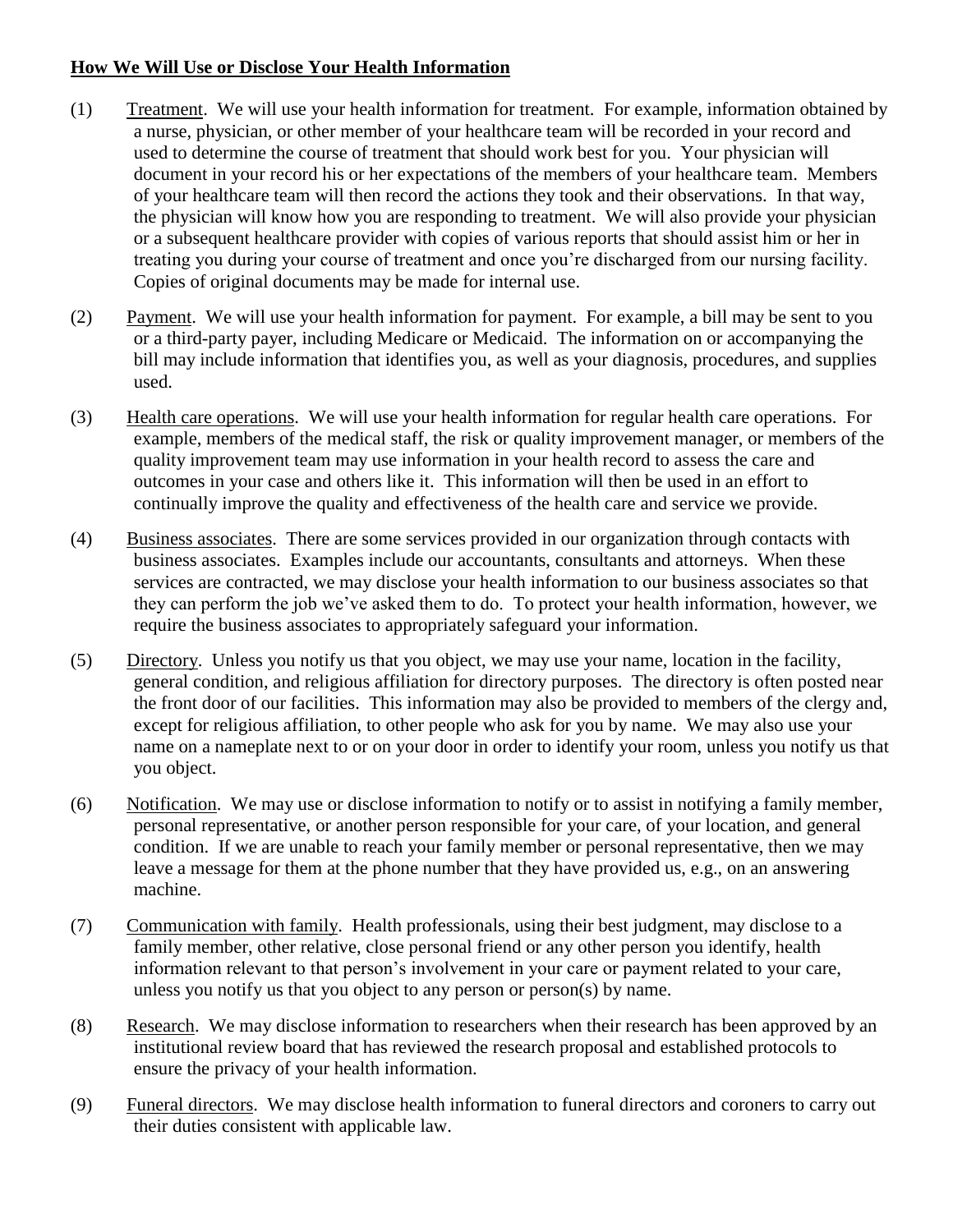- (10) Organ procurement organizations. Consistent with applicable law, we may disclose health information to organ procurement organizations or other entities engaged in the procurement, banking, or transplantation of organs for the purpose of tissue donation and transplant.
- (11) Marketing. We may contact you to provide appointment reminders or information about treatment alternatives or other health-related benefits and services that may be of interest to you, unless you object to participate in marketing activity.
- (12) Food and Drug Administration (FDA). We may disclose to the FDA health information relative to adverse events with respect to food, supplements, product and product defects, or post marketing surveillance information to enable product recalls, repairs, or replacement.
- (13) Workers compensation. We may disclose health information to the extent authorized by and to the extent necessary to comply with laws relating to workers compensation or other similar programs established by law.
- (14) Public health. As required by law, we may disclose your health information to public health or legal authorities charged with preventing or controlling disease, injury, or disability.
- (15) Law enforcement. We may disclose health information for law enforcement purposes as required by law or in response to a valid subpoena. Similarly, should you be an inmate of a correctional institution, we may disclose to the institution or agents thereof health information necessary for your health and the health and safety of other individuals.
- (16) Reports. Federal law makes provision for your health information to be released to an appropriate health oversight agency, public health authority or attorney, provided that a work force member or business associate believes in good faith that we have engaged in unlawful conduct or have otherwise violated professional or clinical standards and are potentially endangering one or more patients, workers or the public.
- (17) Incidental disclosures. Unless you notify us that you object, your name and likeness may be used in our building, newsletters, and other publications, which report on birthdays, celebrations, community activities and other events and occasions involving our facility.
- (18) Health Information Exchange(s). We may disclose to participating providers of Health Information Exchanges(s), health information relative to provide accurate patient care. It is the responsibility of the individual to notify the provider of any restriction.
- (19) Accountable Care Organizations (ACOs). We may disclose your health information to healthcare organizations, practitioners and their contractors for care coordination and quality improvement purposes.

### **Your Health Information Rights and Choices**

Although your health record is the physical property of the nursing facility, the information in your health record belongs to you. You have the following rights:

 You may request that we not use or disclose your health information for a particular reason related to treatment, payment, the Facility's general health care operations, and/or to a particular family member other relative or close personal friend. We ask that such requests be made in writing on a form provided by our facility. Although we will consider your request, please be aware that we are under no obligation to accept it or to abide by it. For more information about this right, see 45 Code of Federal Regulations (C.F.R.) § 164.522(a).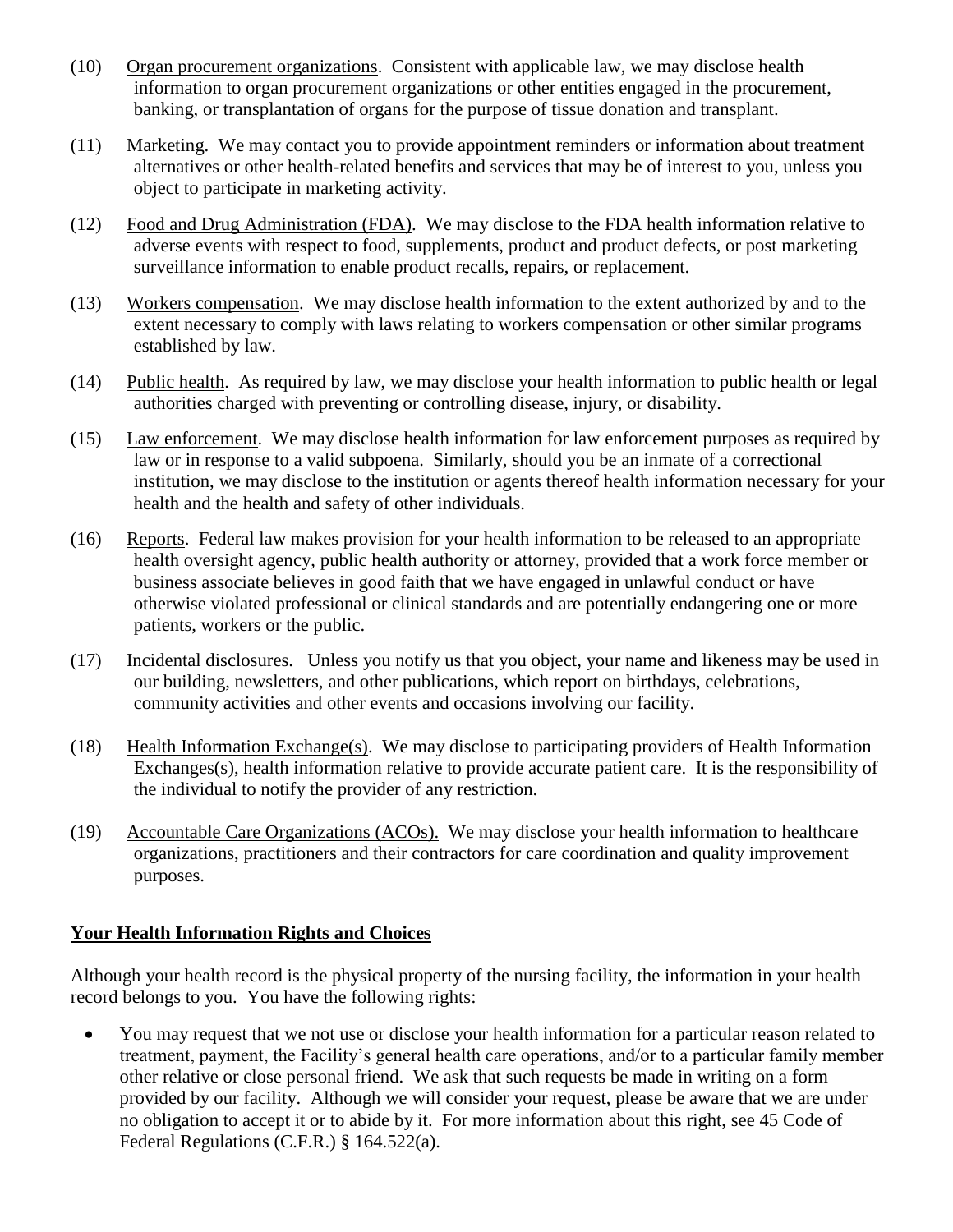- If you pay for a service or health care item out-of-pocket in full, you can ask us not to share that information for the purpose of payment or our operations with your health insurer. We will say "yes" unless a law requires us to share that information. For more information about this right, see 45 C.F.R. § 164.522.
- If you are dissatisfied with the manner in which or the location where you are receiving communications from us that are related to your health information, you may request that we provide you with such information by alternative means or at alternative locations. Such a request must be made in writing, and submitted to the facility Administrator. We will attempt to accommodate all reasonable requests. For more information about this right, see 45 C.F.R. § 164.522(b).
- You may request to inspect and/or obtain copies of health information about you, which will be provided to you in the time frames established by law. If you request copies, we will charge you a reasonable fee. For more information about this right, see 45 C.F.R. § 164.524(b).
- If you believe that any health information in your record is incorrect or if you believe that important information is missing, you may request that we correct the existing information or add the missing information. Such requests must be made in writing, and must provide a reason to support the amendment. We ask that you use the form provided by our facility to make such requests. For a request form, please contact the Administrator, Director of Nursing, or Social Services Director at your facility. For more information about this right, see 45 C.F.R. § 164.526.
- You may request that we provide you with a written accounting of all disclosures made by us during the time period for which you request (not to exceed 6 years, and commencing April 14, 2003). We ask that such requests be made in writing on a form provided by our facility. Please note that an accounting will not apply to any of the following types of disclosures: disclosures made for reasons of treatment, payment or health care operations; disclosures made to you or your legal representative, or any other individual involved with your care; disclosures to correctional institutions or law enforcement officials; and disclosures for national security purposes. You will not be charged for your first accounting request in any 12 month period. However, for any requests that you make thereafter, you will be charged a reasonable, cost-based fee. For more information about this right, see 45 C.F.R. § 164.528.
- You have the right to obtain a paper copy of our Notice of Privacy Practices upon request.
- You may choose someone to act for you. If you have given someone medical Power of Attorney or if someone is your legal guardian, that person can exercise your rights and make choices about your health information. We will make sure the person has this authority and can act for you before we take any action. For more information about this right, see 45 C.F.R. § 164.514(h); 45 C.F.R. §  $164.530(c)$ .
- You may revoke an authorization to use or disclose health information, except to the extent that action has already been taken. Such a request must be made in writing.

For certain health information, you can tell us your choices about what we share. If you have a clear preference for how we share your information in the situations described below, talk to us. Tell us what you want us to do, and we will follow your instructions. If you are not able to tell us your preference, for example if you are unconscious, we may go ahead and share your information if we believe it is in your best interest. We may also share your information when needed to lessen a serious or imminent threat to health or safety.

- You have the right and the choice to share information with your family, close friends, or others involved in your care.
- You have the right and the choice to share information in a disaster relief situation.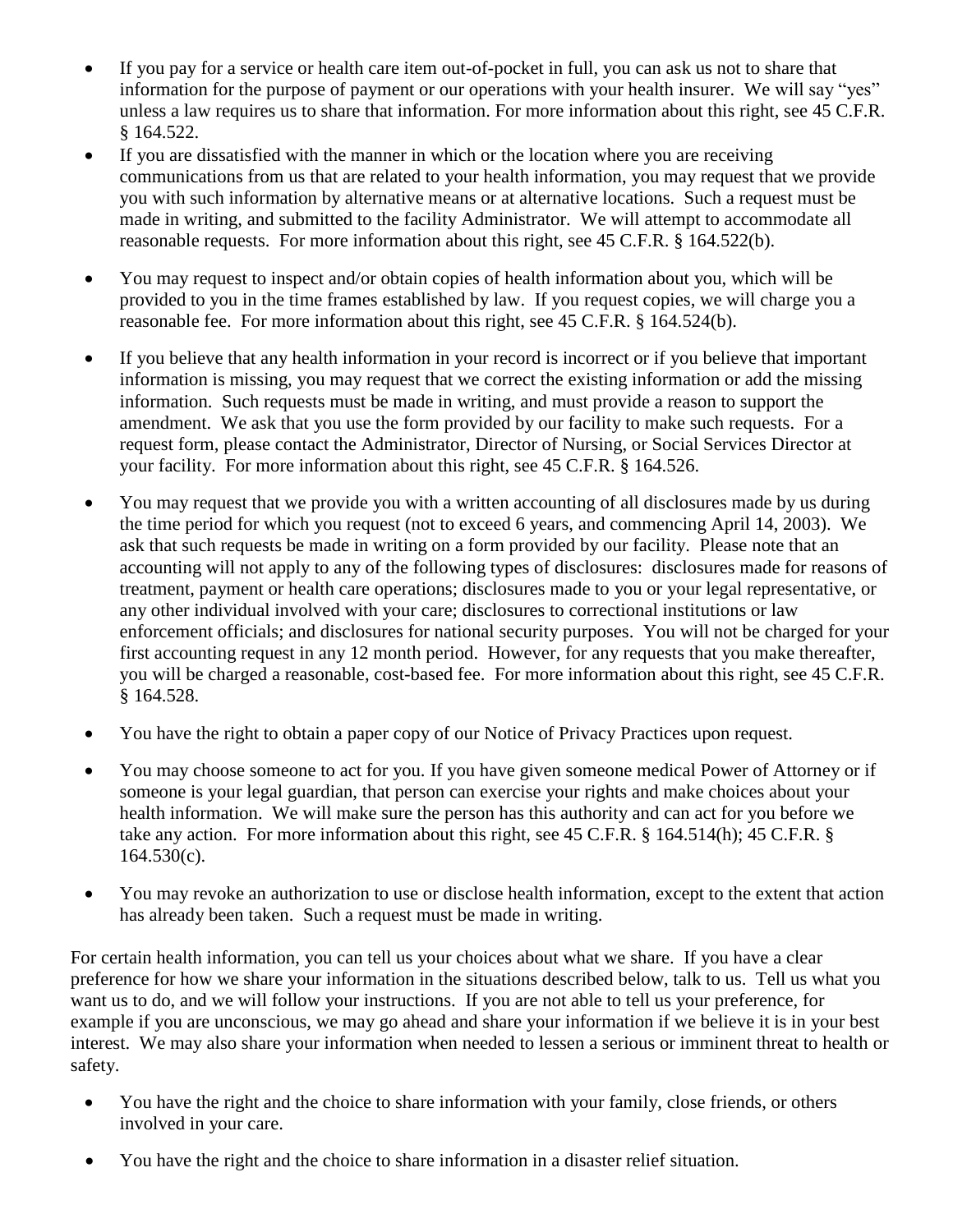You have the right and the choice to include information in a directory.

Certain uses and disclosures will be made only with the individual written authorization and you may revoke such authorization as provided by 45 C.F.R. § 164.508(b)(5). In these cases we never share your information unless you give us written permission for:

- Marketing purposes
- Sale of your information
- Most sharing of psychotherapy notes

In the case of fundraising we may contact you for fundraising efforts; you can tell us if you prefer to opt out of fundraising communication.

# **Breach Notification**

A "breach" means the acquisition, access, use or disclosure of protected health information (PHI) in a manner not permitted under subpart E of this part which compromises the privacy or security of the PHI. The breach poses a significant risk of financial, reputational, or other harm to individual. For more information about breach notification, see 45 C.F.R. § 164.402.

*Unsecured protected health information* means protected health information that is not rendered unusable, unreadable, or indecipherable to unauthorized persons through the use of a technology or methodology specified by the Secretary in the guidance issued under HITECH section 13402(h)(2) of Public Law 111-5.

Notification to individuals will comply with 45 C.F.R. § 164.404; 45 C.F.R. § 164.406 and 45 C.F.R. § 164.408 as applicable.

# **For More Information or to Report a Problem**

If you have questions and would like additional information, you may contact Heritage Operations Group Privacy Officer at (309) 828-4361.

If you believe that your privacy rights have been violated, you may file a complaint with us. These complaints must be filed in writing on a form provided by our facility. The complaint form may be obtained from the Administrator, Director of Nursing, or Social Services Director, and when completed should be returned to your facility Administrator. There will be no retaliation for filing a complaint.

You may also file a complaint with the Secretary of the U.S. Department of Health and Human Services Office for Civil Rights by:

Sending a letter to: U.S. Department of Health and Human Services Office for Civil Rights 200 Independence Ave., S.W. Washington, D.C. 20201

Calling: 1-877-696-6775

Or visiting: www.hhs.gov/ocr/privacy/hipaa/complaints/

Effective Date: September 23, 2013 Revised Date: July 16, 2019